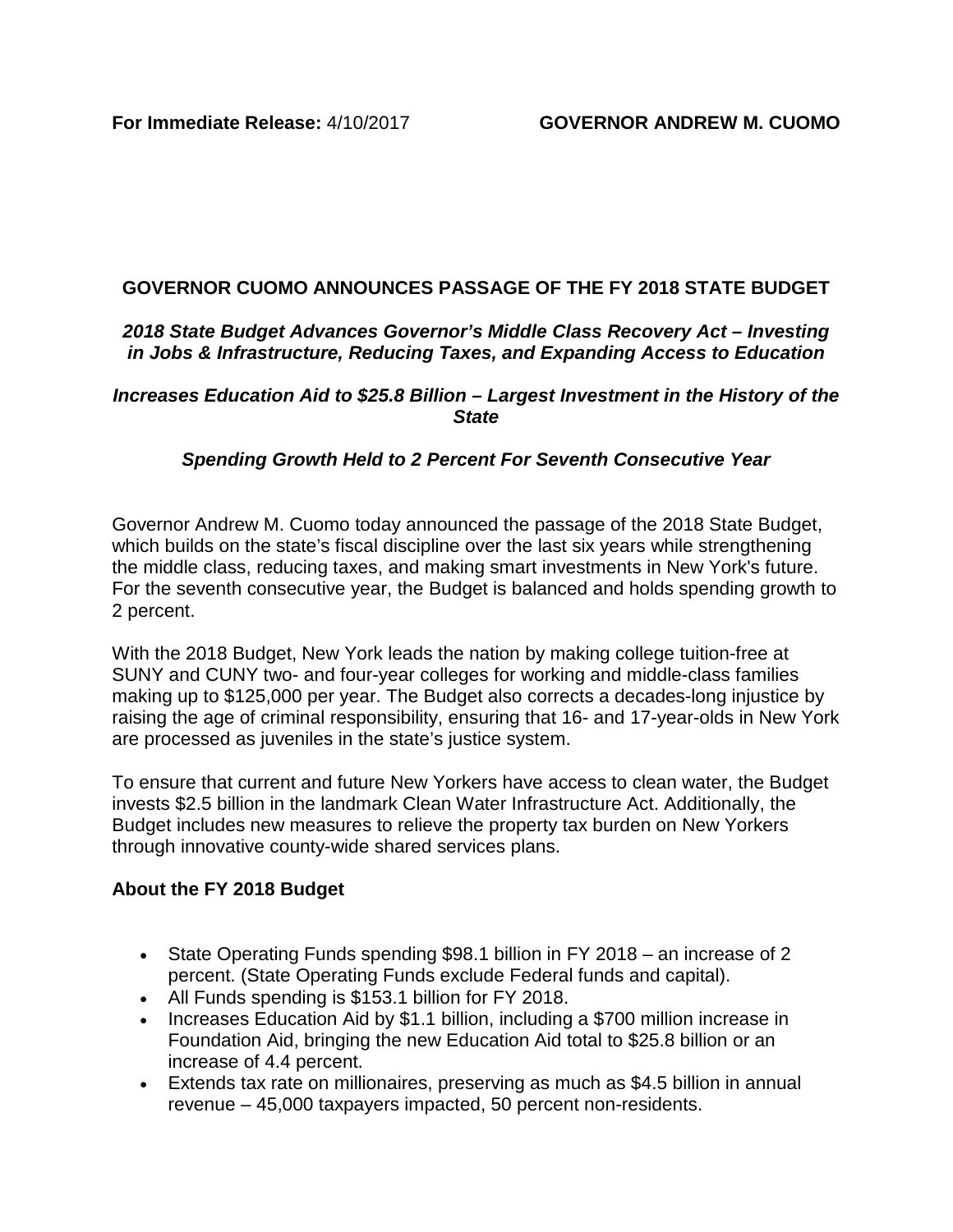- Begins Middle Class Tax Cut saving taxpayers \$250 on average next year, and 6 million New Yorkers \$700 annually when fully effective.
- Invests \$163 million to make college tuition free for middle-class families at SUNY and CUNY, and an additional \$8 million to increase access to e-books statewide.
- Supports New York's middle-class families by doubling New York State Child and Dependent Care Tax Credit.
- Raises the Age of criminal responsibility so that 16- and 17-year-olds are no longer prosecuted as adults.
- Supports and expands New York State's historic \$100 billion infrastructure program.
- Delivers \$2.5 billion in funding to advance the creation or preservation of 100,000 affordable and 6,000 supportive housing units.
- Invests \$2.5 billion in the Clean Water Infrastructure Act.
- Invests \$750 million for the Regional Economic Development Councils Round VII.
- Includes \$70 million for I  $\blacktriangledown$  New York to promote statewide tourism.

# *Statement from Governor Andrew M. Cuomo:*

"With this Budget, New York is once again leading the nation and showing what responsible government can achieve. The result is a Budget that advances the core progressive principles that built New York: investing in the middle class, strengthening the economy and creating opportunity for all.

"This Budget enacts the Middle Class Recovery Act to continue the Empire State's upward trajectory and creates a path forward for those striving to get ahead. By making college at our world-class public universities tuition-free, we have established a national model for access to higher education, and achieved another New York first.

"For too long, draconian punishments for youthful mistakes have ruined the lives of countless young New Yorkers. By coming together, we reversed this injustice and raised the age of criminal responsibility once and for all so that 16- and 17-year-olds are no longer prosecuted as adults.

"This Budget continues the progress we have achieved to improve the lives of New Yorkers, and build a stronger, better Empire State that truly lives up to its motto: Excelsior."

# **Enacting the Middle Class Recovery Act**

# **Reducing Taxes to Record Lows for Middle-Class New Yorkers**

The Budget continues to lower Personal Income Tax rates for middle-class New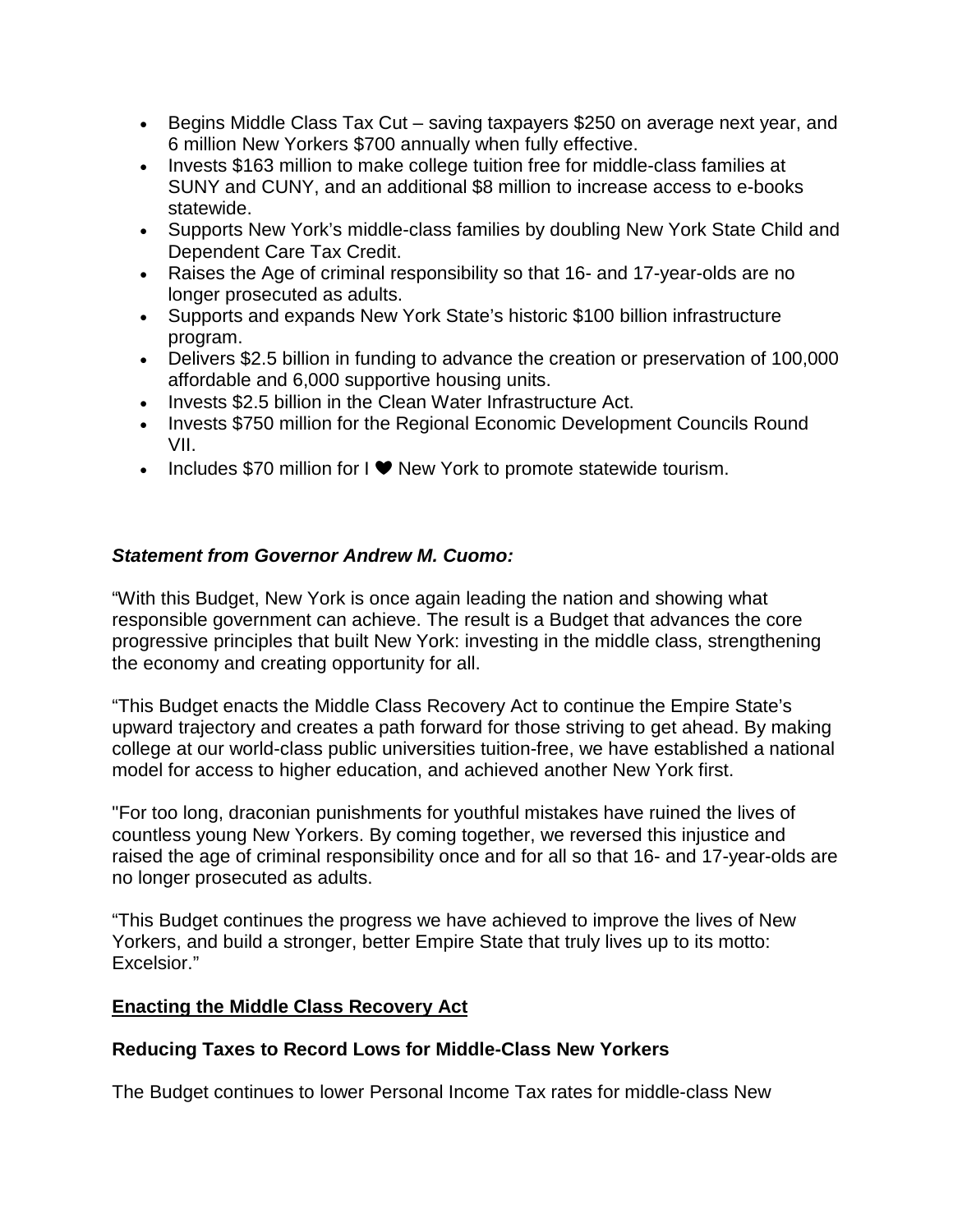Yorkers. With the middle class tax cuts of 2012, rates were lowered from 6.85 percent to 6.45 percent for taxpayers in the \$40,000-\$150,000 income bracket, and to 6.65 percent in the \$150,000-\$300,000 income bracket. Under these new reforms, the rate will drop even further this year and will continue to drop all the way to 5.5 percent and 6 percent, respectively, when the cuts are fully phased in.

These new lower tax rates will save middle class New Yorkers nearly \$6.6 billion in just the first four years, with annual savings reaching \$4.2 billion by 2025. As the new rates phase in, they will be the state's lowest middle class tax rates in more than 70 years. When the tax cuts begin, they will benefit 4.4 million filers, growing to 6 million filers when fully phased in.

## **Cutting Property Taxes and Costs of Local Government**

The FY 2018 Budget continues the Governor's efforts to relieve the property tax burden and builds on the success of the 2 percent property tax cap. The typical New York homeowner pays 2.5 times more in local property taxes than in state income taxes. The Budget will empower citizens to control the cost of local government by requiring counties to assemble local governments to find efficiencies for real, recurring taxpayer savings. To ensure transparency and an active role for citizens in reducing their tax burden, public hearings and input will be required as part of the development of the shared services plans.

## **Doubling the Middle Class Child Care Tax Credit**

The Budget enacts an enhanced middle class child care tax credit that will help more than 200,000 middle-class families make their child care more affordable. The new tax credit would supplement the current New York State Child and Dependent Care Tax Credit and more than double the benefit for families earning between \$60,000 and \$150,000, bringing the total credit from \$169 to \$376 per household on average.

## **Establishing the First-in-the-Nation Excelsior Scholarship Program to Provide Tuition-Free College for Families Making up to \$125,000 & Investing in E-Books**

The Budget enacts the Governor's landmark Excelsior Scholarship program to make college affordable at SUNY and CUNY two- and four-year colleges for working- and middle-class families. The program provides free tuition to families making up to \$125,000 per year, and nearly 940,000 New York families are eligible for the program.

The new initiative will be phased in over three years, beginning for New Yorkers making up to \$100,000 annually in the fall of 2017, increasing to \$110,000 in 2018, and reaching \$125,000 in 2019. The Excelsior Scholarship is a 'last mile' program, which extends the state's existing generous aid programs, including the nearly \$1 billion Tuition Assistance Program and any applicable federal grants, and fills in any remaining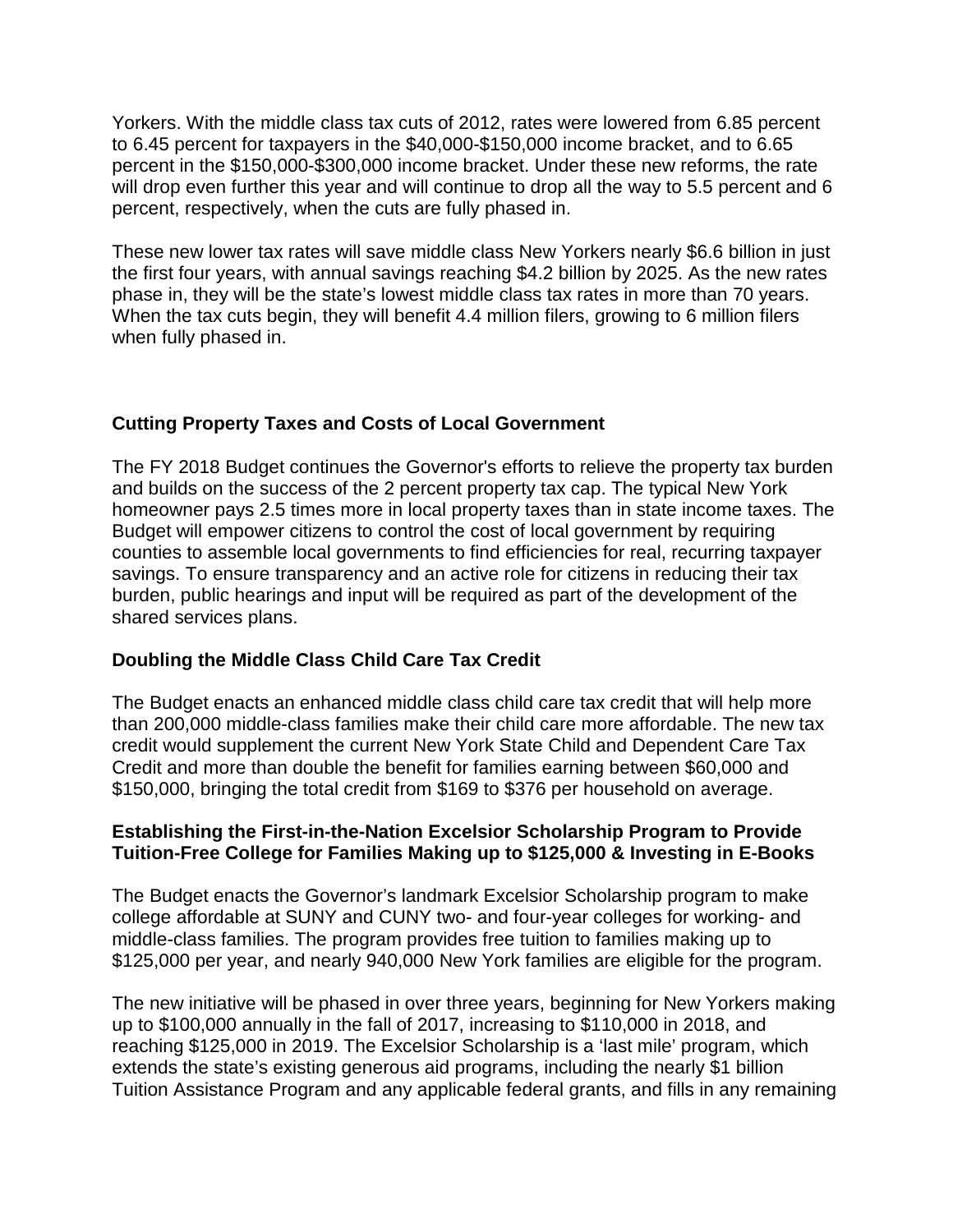gaps to cover the full cost of tuition.

New Yorkers must be enrolled in college full-time, averaging 30 credits per year and completing their degree on-time. The program includes built in flexibility, allowing students to pause and restart the program, due to a hardship, or take fewer credits one semester than another. Students must also maintain a grade point average necessary for the successful completion of their coursework. Under the program, New Yorkers will be required to live and work in-state for the number of years they received the Excelsior Scholarship. The Budget also includes a generous Maintenance of Effort to assist in meeting the operational needs of SUNY and CUNY.

As the cost of textbooks can be prohibitively expensive, the Budget also invests \$8 million to provide open educational resources, including electronic-books, to students at SUNY and CUNY. At the state's direction, SUNY and CUNY will use this funding to target high-enrollment courses, including general education, to maximize student savings.

Under the FY 2018 Budget, a new Enhanced Tuition Award will also enable students attending private not-for-profit colleges to receive financial assistance to complete their college degree. The program provides a maximum award of \$3,000, requires private colleges to provide a match and freeze student tuition for the duration of the award – maximizing the financial benefit to the student. The Enacted Budget includes \$19 million for the program.

## **Investing Record \$25.8 Billion in Education**

The FY 2018 Budget continues the progress made to strengthen educational outcomes and increase access to high-quality learning across New York State. It increases Education Aid by \$1.1 billion, including a \$700 million increase in Foundation Aid, bringing the new Education Aid total to \$25.8 billion or an increase of 4.4 percent. Under Governor Cuomo, education aid has increased by \$6.2 billion, or 32 percent, over six years.

- **Prekindergarten:** The Budget includes an over \$800 million investment in prekindergarten to expand high-quality half-day and full-day prekindergarten for three- and four-year-old children in high-need school districts.
- **Community Schools:** The Budget provides \$150 million—an increase of \$50 million—to support the continued transformation of high-need schools into community hubs. This funding supports services that are unique to each school's individual needs, including before-and-after school programs, summer learning activities, medical and dental care, and other social services.
- **Empire State After-School Program:** The FY 2018 Budget increases the state's after-school investment with \$35 million in new funding for public afterschool programs in the state's 16 Empire State Poverty Reduction Initiative (ESPRI) as well as in communities in the state with high rates of child poverty.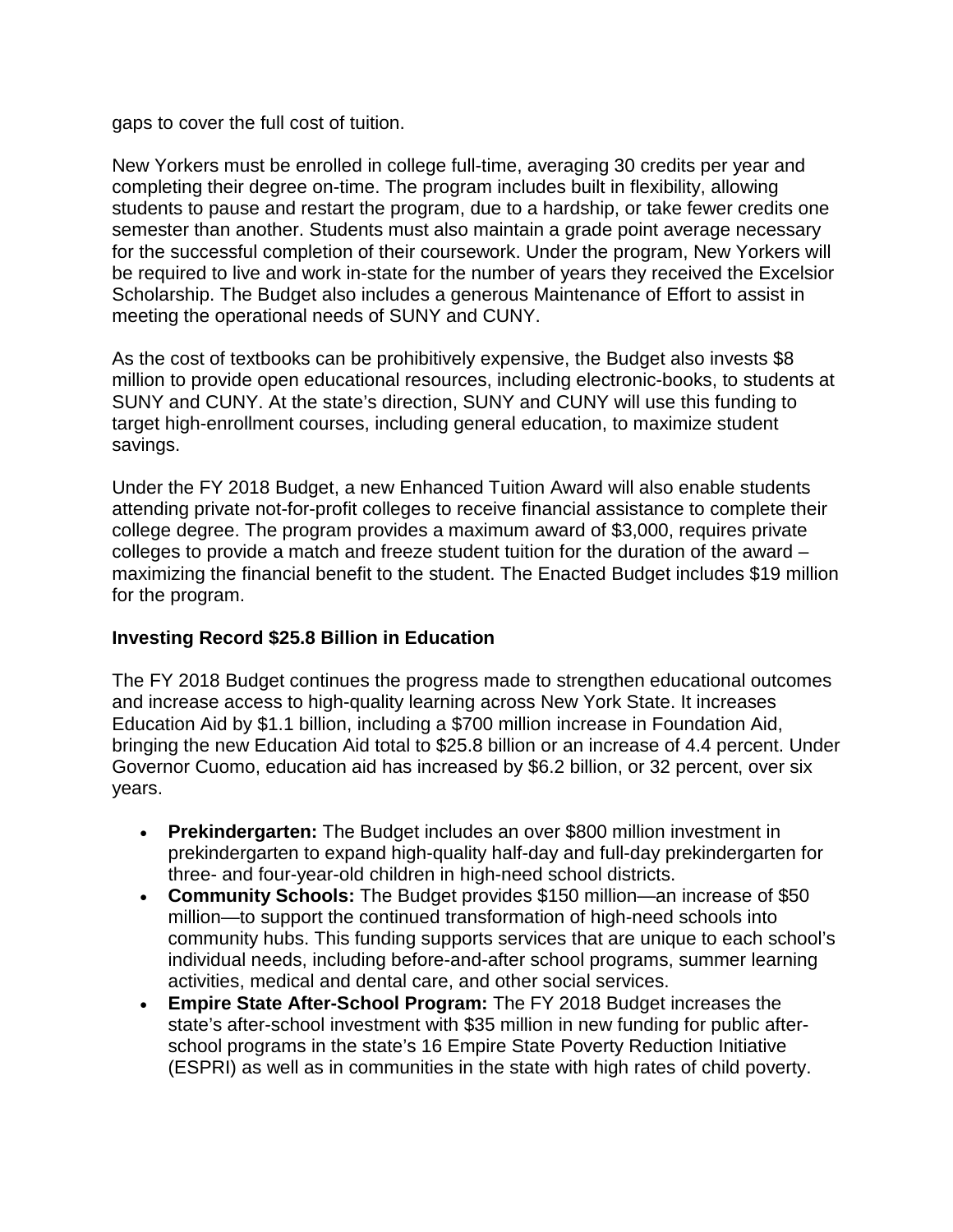This new funding will create an additional 22,000 spots for students in afterschool programs.

• **Empire State Excellence in Teaching Awards:** To recognize and honor excellence and innovation in the classroom, the Budget provides \$400,000 to fund a second round of Empire State Excellence in Teaching awards. This funding will be awarded on a regional basis to at least 60 teachers across the state. Awardees will receive \$5,000 to use for professional development activities, including coursework to enhance expertise, attendance at a state or national education conference, or enrollment in a summer institute or certification program.

# **Protecting New Yorkers from the Soaring Cost of Prescription Drugs**

Under the FY 2018 Budget, New York is the first state in the nation to cap the growth of prescription drug spending in its Medicaid program, which has grown 25 percent over the past three years. The Budget provides the Department of Health with a range of tools to lower the cost of prescription drugs, including the ability to drive down the cost of certain drugs whose price is high relative to its therapeutic benefitsý. The FY 2018 Budget also enables the Medicaid program to allocate more resources for other essential health services and ensure high-quality care across New York State.

# **Delivering on the New York Promise**

## **Raising the Age of Criminal Responsibility**

The FY 2018 State Budget raises the age of criminal responsibility to 18-years-old and ensures that young people who commit non-violent crimes receive the intervention and evidence-based treatment they need. New York was previously one of only two states in the nation that automatically processed all 16- and 17-year-olds as adults in the criminal justice system, no matter their offense.

The new measures will be phased in over time, raising the age of juvenile delinquency from age 16- to 17-years-old beginning on October 1, 2018, and subsequently raising the age of criminal responsibility to 18-years-old on October 1, 2019.

Further, young people will no longer be permitted to be housed in adult facilities or jails. Young people under the age of eighteen will no longer be placed or held at Rikers Island in New York City no later than October 1, 2018. They are to be placed in specialized juvenile detention facility certified by the New York City Administration for Children's Services and the State's Office of Children and Family Services, and in conjunction with the State's Commission of Correction and the New York City Department of Corrections.

The state will also create a Raise the Age implementation task force, with committee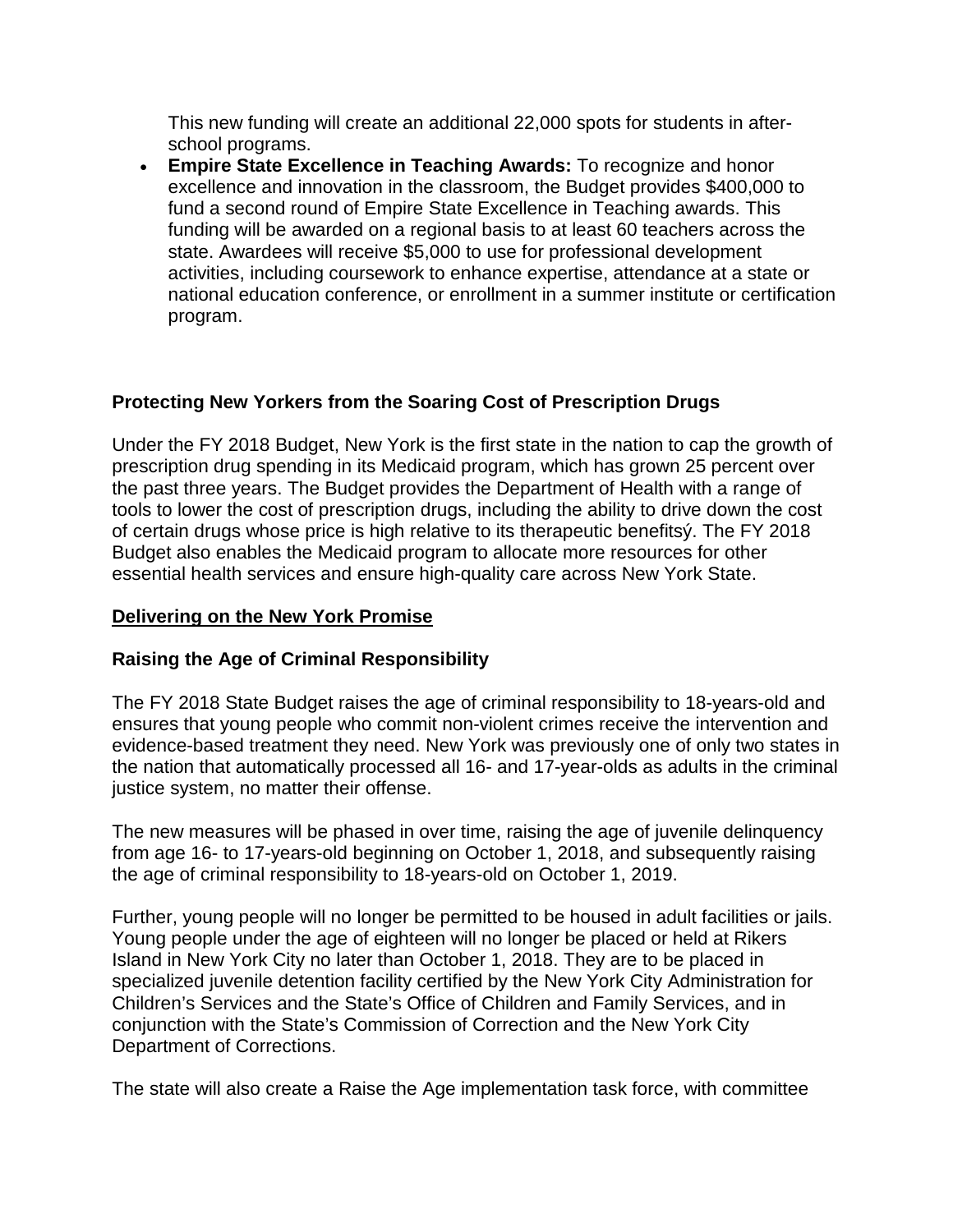members designated by the Governor. Additionally, individuals who have been crime free for ten years after serving a sentence will be able to apply for the sealing of previous criminal convictions.

## **Recording Police Interrogations for Serious Offenses and Improving Witness Identification Procedures**

In order to ensure the reliability of evidence and integrity in the criminal justice system, legislation included in the Budget requires law enforcement to video-record custodial interrogations in cases involving serious offenses.

Additionally, the legislation allows the use of photo identifications made by witnesses at trial when the identification procedures were conducted using proper safeguards, such as a 'blind' or 'blinded' administration. This legislation will allow juries the opportunity to consider the most reliable form of identification evidence – those obtained closest in time to a crime.

By improving the integrity of identification procedures and enhancing public safety, the legislation protects against wrongful convictions and ensures criminals are held responsible.

# **Allocating \$10 Million to Liberty Defense Project**

The Budget invests \$10 million to establish the nation's first legal defense fund to ensure all immigrants, regardless of residency status, have access to representation. The initiative is a public-private partnership between the New York Department of State, two dedicated philanthropic allies – the Carnegie Corporation of New York and the Ford Foundation – and a statewide coalition of 182 advocacy organizations and legal entities. Private sector law firms, legal departments at universities, bar associations and advocacy organizations will be coordinated by the State's Office for New Americans to provide pro bono legal and additional resources for immigrants threatened by recent changes in immigration policies.

## **Establishing Statewide Hate Crimes Task Force**

The FY 2018 Budget commits \$1 million to establish a statewide Hate Crimes Task Force – assigning members of the State Police, in conjunction with the Division of Human Rights and the Division of Criminal Justice Services – to mitigate recent incidents of bias-motivated threats, harassment, and violence in New York. The Task Force will engage county leaders, district attorneys, school district leaders, local police departments and other key stakeholders to identify and investigate hate motivated crimes and bias related trends, community vulnerabilities and discriminatory practices.

## **Extending Hurrell-Harring Settlement Reforms for Indigent Defendants across New York**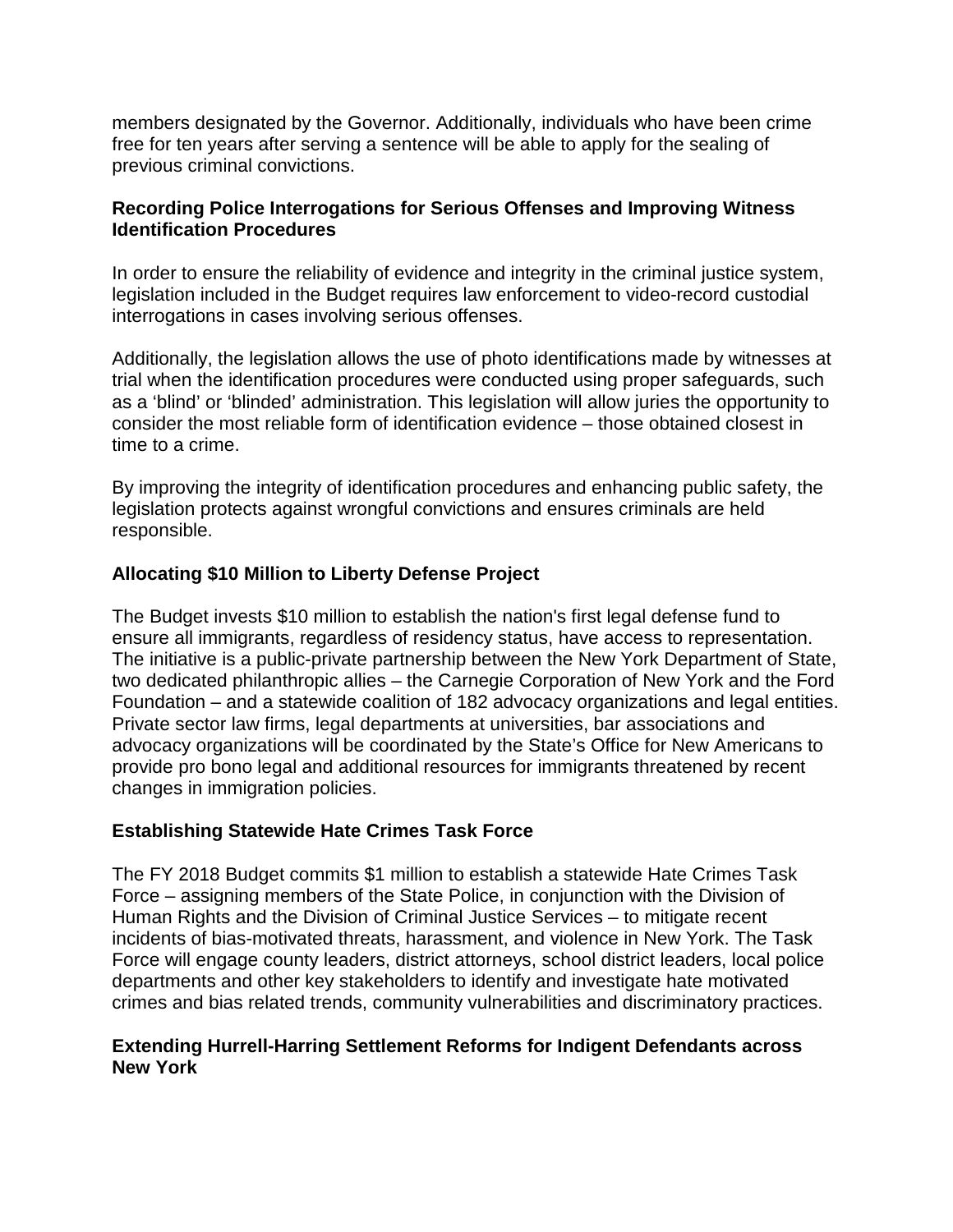The provision of quality criminal defense by the government to individuals who cannot otherwise afford counsel is of paramount importance, as the United States Supreme Court ruled in *Gideon v. Wainwright*. In 2014, the state successfully negotiated an agreement in *Hurrell-Harring et al. v. State of New York et al.*, a lawsuit filed against the state and five counties based upon an alleged failure to provide the necessary level of indigent defense services in those counties, to bring true reform to public defense systems that were failing.

To ensure fair and equal representation for all accused individuals, the FY 2018 Budget includes resources to develop the framework through which the state will fund one hundred percent of the costs necessary to extend the reforms provided for in the *Hurrell-Harring* settlement to all 62 counties in New York.

## **Delivering \$2.5 Billion in Funding to Combat Homelessness and Increase Access to Affordable Housing**

The FY 2018 Budget continues funding for the state's \$20 billion comprehensive, fiveyear plan for affordable and supportive housing to ensure New Yorkers who are homeless or at risk of homelessness have safe and secure housing. The Budget includes \$2.5 billion in funding to advance the creation or preservation of 100,000 affordable and 6,000 supportive housing units.

# **Enacting "Affordable New York" Housing Program**

Under the FY 2018 Budget, developers of new residential projects with 300 units or more in certain areas of Manhattan, Brooklyn and Queens would be eligible for a full property tax abatement for 35 years if the project creates a specific number of affordable rental units and meets newly established minimum construction wage requirements. The units must remain affordable for 40 years. For all other affordable developments in New York City, the period of affordability and abatement eligibility would be tied to the number of affordable units. This new program will create an estimated 2,500 new units of affordable housing per year.

# **Encouraging Recent College Graduates to Become First-Time Homeowners**

Under the FY 2018 Budget, developers of new residential projects with 300 units or more in certain areas of Manhattan, Brooklyn and Queens will would be eligible for a full property tax abatement for 35 years if the project creates a specific number of affordable rental units and meets newly established minimum construction wage requirements. The units must remain affordable for 40 years. For all other affordable developments in New York City, the period of affordability and abatement eligibility will would be tied to the number of affordable units. This new program will create an estimated 2,500 new units of affordable housing per year.

# **Protecting Runaway and Homeless Youth**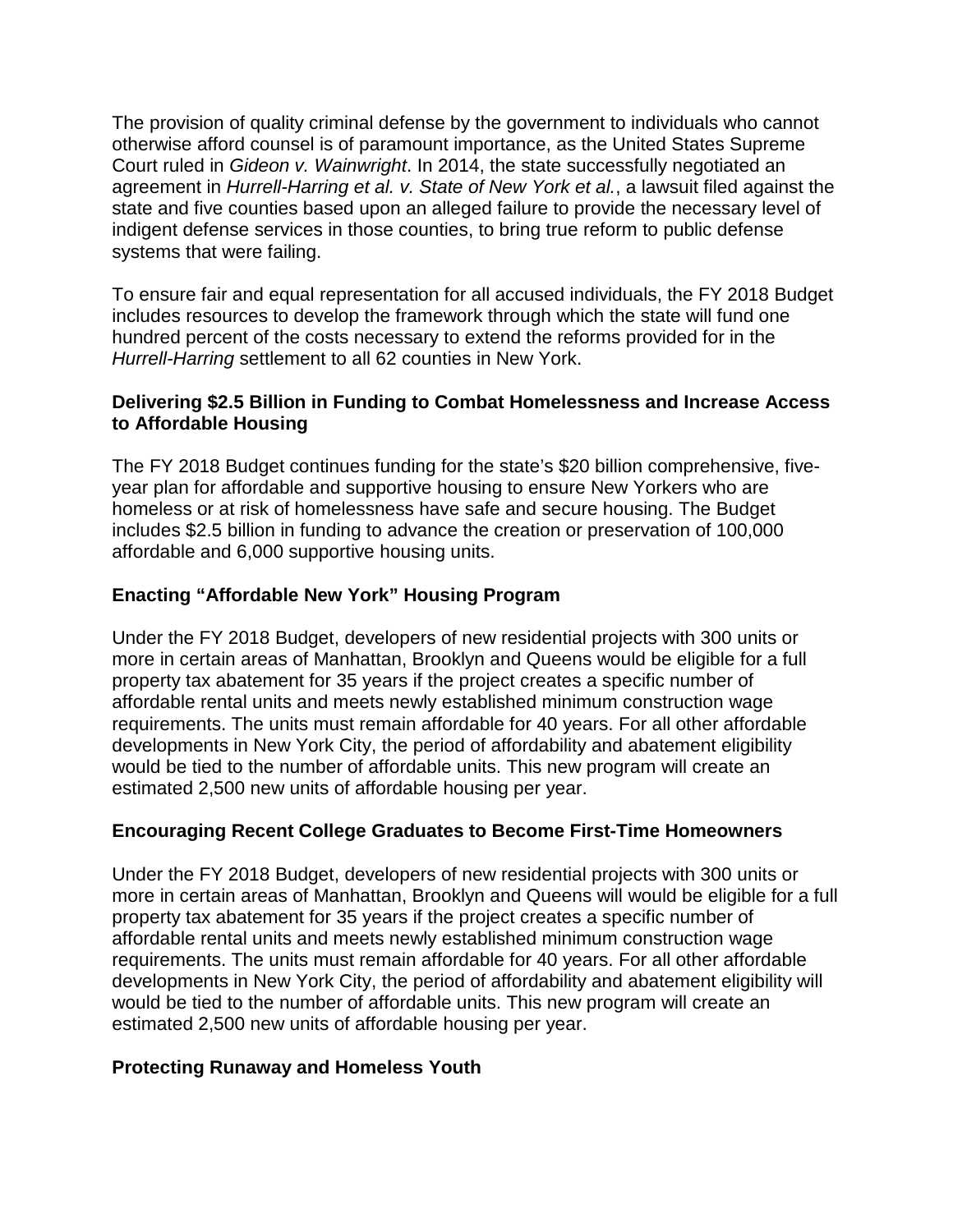Runaway and homeless youth face a lack of affordable, safe and stable housing. To provide Runaway and Homeless Youth Act programs with increased flexibility so they can improve services, the Budget includes reforms that provide counties with the ability to double the allowable length of stay in short-term RHYA crisis programs to 120 days and extend long-term RHYA transitional and residential independent living programs from 18 to 24 months. The reforms also allow counties to increase the maximum permissible age for young people in long-term RHYA programs to 24-years-old.

# **Expanding Youth Employment Opportunities**

- **Summer Youth Employment Program:** The Budget increases funding for the Summer Youth Employment Program by \$5 million, bringing total funding to \$36 million. In 2016, approximately 18,750 youths were employed through the program.
- **Expanding Employment Opportunities for Youth and Apprentices**: The Budget extends New York Youth Jobs Program with a \$40 million annual allocation over the next five years as well as a \$10 million annual allocation for the Empire State Apprenticeship Tax Credit Program, significantly expanding opportunity throughout the State. Since 2012, this highly successful program has connected 45,000 young adults at nearly 1,700 businesses with stable, wellpaying jobs.

# **Additional FY 2018 State Budget Highlights**

# **Providing Budget Flexibility to React to Potential Loss of Federal Aid**

Given the looming threats from Washington, the FY 2018 Budget provides flexibility for the state to adjust spending during the fiscal year to account for a significant loss of federal aid. If federal support is reduced by \$850 million or more, the New York State Director of the Budget will develop a plan to make uniform spending reductions. This plan would take effect automatically unless the legislature passes their own plan within 90 days.

## **Delivering Ride Sharing for Upstate New York**

The FY 2018 Budget authorizes Transportation Network Companies, such as Uber and Lyft, to operate across New York and creates uniform licensing standards. The Department of Motor Vehicles will have broad oversight of rideshare companies and will ensure compliance with all laws, rules, and regulations required as part of a TNC's operational license.

TNC companies will be required to maintain minimum insurance coverage levels of \$1.25 million while a TNC driver is traveling to pick up a passenger and until the drop-off is completed. The state will also establish minimum standards to ensure passenger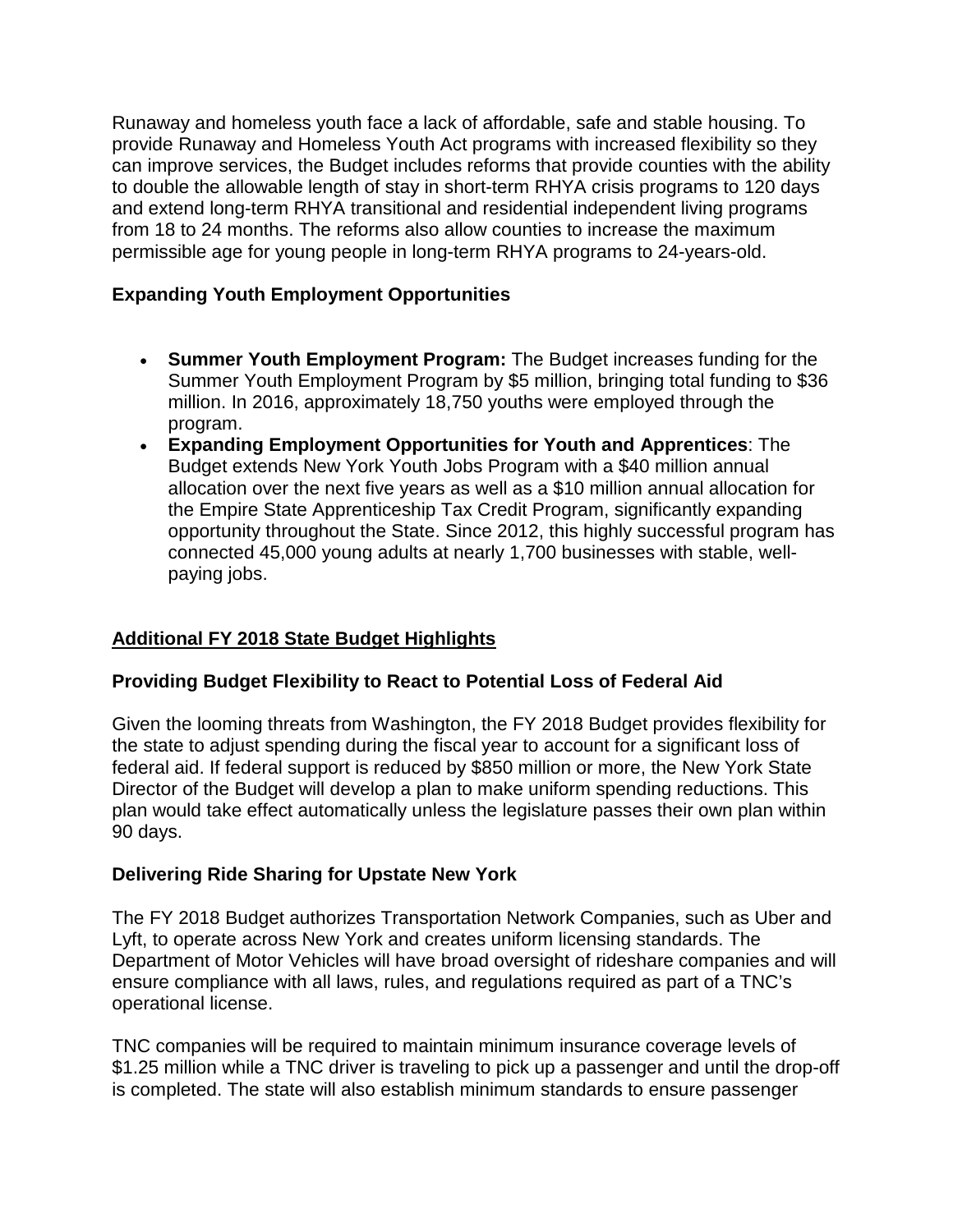safety, including mandatory background checks, ongoing monitoring for traffic safety, anti-discrimination protections, and zero-tolerance drug and alcohol policies.

The Budget also establishes a statewide task force to study and deliver recommendations on accessibility needs to protect and provide transportation to vulnerable populations. Necessary workers' compensation coverage will be provided to rideshare drivers through enhancements to the Black Car Fund. Finally, a statewide board will be established to review the impact of this newly authorized industry across the state.

# **Safeguarding New York's Environment for Future Generations**

- **Clean Water Infrastructure Act:** To ensure that current and future New Yorkers have access to clean water, the Budget initiates the \$2.5 billion Clean Water Infrastructure Act. This investment will protect public health, safeguard the environment, and preserve the state's water resources. These funds will help local governments address water emergencies, pay for local infrastructure construction projects, underwrite land acquisition for source water protection, and investigate and mitigate emerging contaminants in drinking water. These projects will improve the quality and safety of municipal drinking water distribution, filtration systems, and wastewater treatment infrastructure.
- **Environmental Protection Fund:** The Budget continues EPF funding at \$300 million, the highest level in the history of the state. Appropriations include \$41 million for solid waste programs, \$86 million for parks and recreation, \$154 million for open space programs, and \$19 million for the climate change mitigation and adaptation programs.
- **NY Parks 2020 Initiative:** Advancing the NY Parks 2020 initiative, which is investing \$900 million to upgrade and repair our State Parks, the Budget allocates \$120 million in New York Works capital funding – an increase of \$30 million from FY 2017. This funding will aid the ongoing transformation of the state's flagship parks and support critical infrastructure projects. The additional \$30 million will target projects that will strategically leverage private funding to improve New York State Parks Recreation and Historic Preservation facilities and services.
- **Adventure NY Program:** DEC will launch the Adventure NY program, which will improve access to State lands, rehabilitate campgrounds, and upgrade DEC recreational facilities. This new initiative will build on existing efforts and includes \$70 million in New York Works capital funding, an increase of \$30 million from FY 2017. This funding will also enable DEC to continue to address critical infrastructure needs, including dam safety and flood control projects.
- **Local Waterfront Revitalization Program:** On our waterfronts, the Department of State Local Waterfront Revitalization Program helps communities re-imagine and revitalize their hidden assets to attract new development opportunities and invigorate new economic growth engines like tourism. The Budget includes amendments to State law that allow Local Waterfront Revitalization matching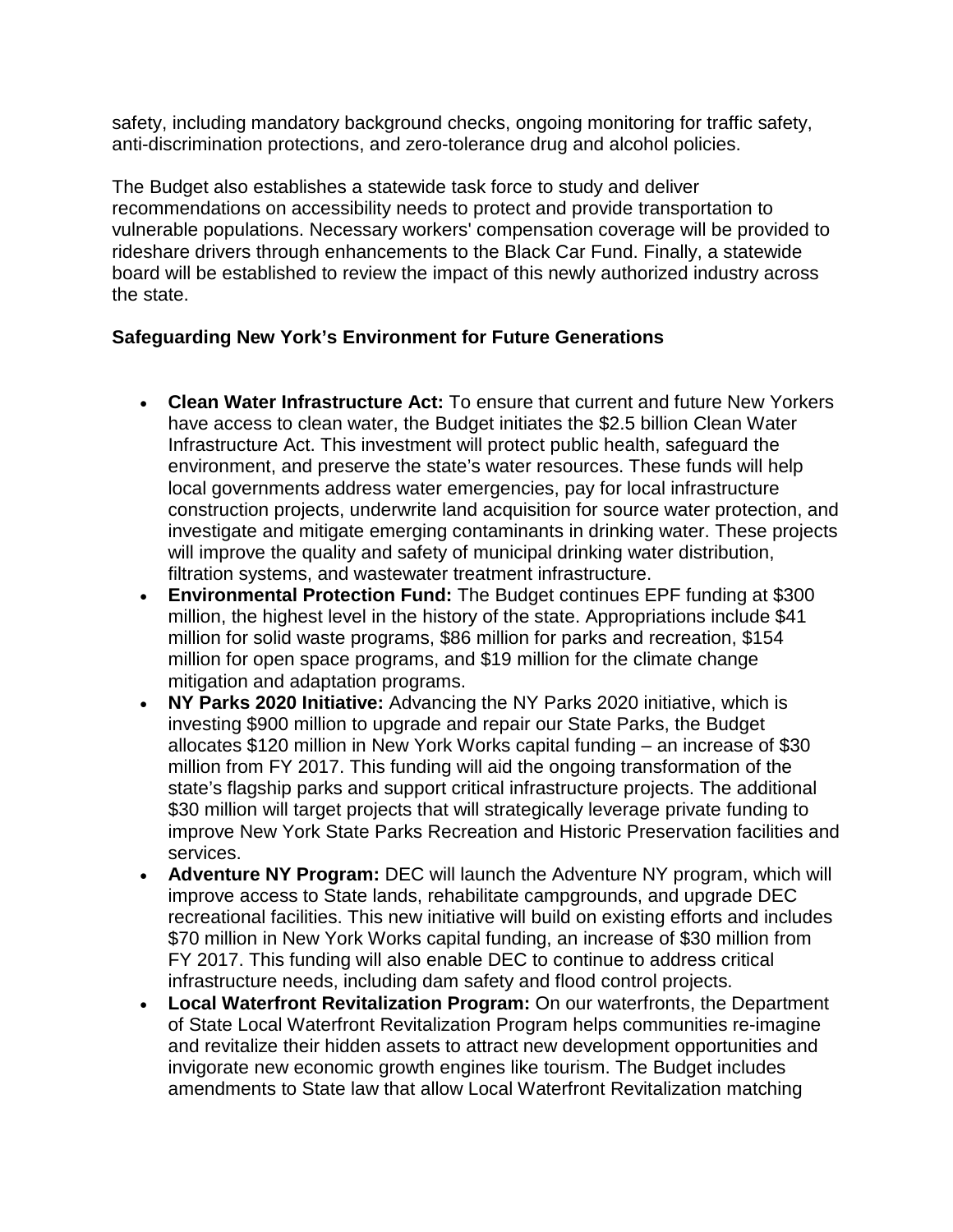funds from the Environmental Protection Fund to be increased from 50 percent to 75 percent for all projects and 85 percent for projects in Environmental Justice communities, affording greater flexibility for applicants to meet the local share for complex neighborhood redevelopment planning projects.

## **Creating Nation's Largest Multi-Use Trail Network: The Empire State Trail**

The FY 2018 State Budget provides \$200 million to complete the Hudson River Valley Greenway and Erie Canalway trails and creates the Empire State Trail, the largest state multi-use trail in the nation. The 750-mile trail will provide new opportunities for hiking and biking along scenic vistas and through charming, historic communities, driving tourism and economic activity across New York. The Empire State Trail will span the state, from the New York Harbor up through the Adirondack Mountains to the Canadian border – and from the shores of Lake Erie along the historic Erie Canal to the heart of the Capital Region.

## **Combating the Opioid Epidemic**

In 2016, the Governor signed into law a comprehensive plan to combat the heroin and opioid epidemic in New York State. The FY 2018 Budget builds on this progress by investing over \$200 million to support prevention, treatment and recovery programs targeted toward chemical dependency, residential service opportunities, and public awareness and education activities.

## **Increasing Direct Care Professional Salaries**

The Enacted Budget will provide New York's 120,000 direct care professionals with a 6.5 percent raise over the next two years. These increases will help state-funded nonprofits that specialize in the care of vulnerable New Yorkers not only recruit and retain employees, but continue to provide the same level of excellent care that have made them the backbone of New York's developmentally disabled and behavioral health system.

## **Enacting Comprehensive Workers' Compensation Reform**

The Budget includes meaningful workers' compensation reforms that provide cost savings for businesses and better protections for injured workers. The new reforms ensure that the most significantly injured workers have the right to be considered for lifetime benefits. Reforms also ensure swift access to hearings for injured workers not receiving benefits, create a clear formulary for prescription drugs, and provide relief for first responders exposed to a traumatic event at work. Concurrent with expanded worker protections, businesses will be achieving overall savings, bringing much needed relief to municipal and private employers. Changes include establishing more definitive limits on caps and updating medical guidelines to reflect advances in modern medicine.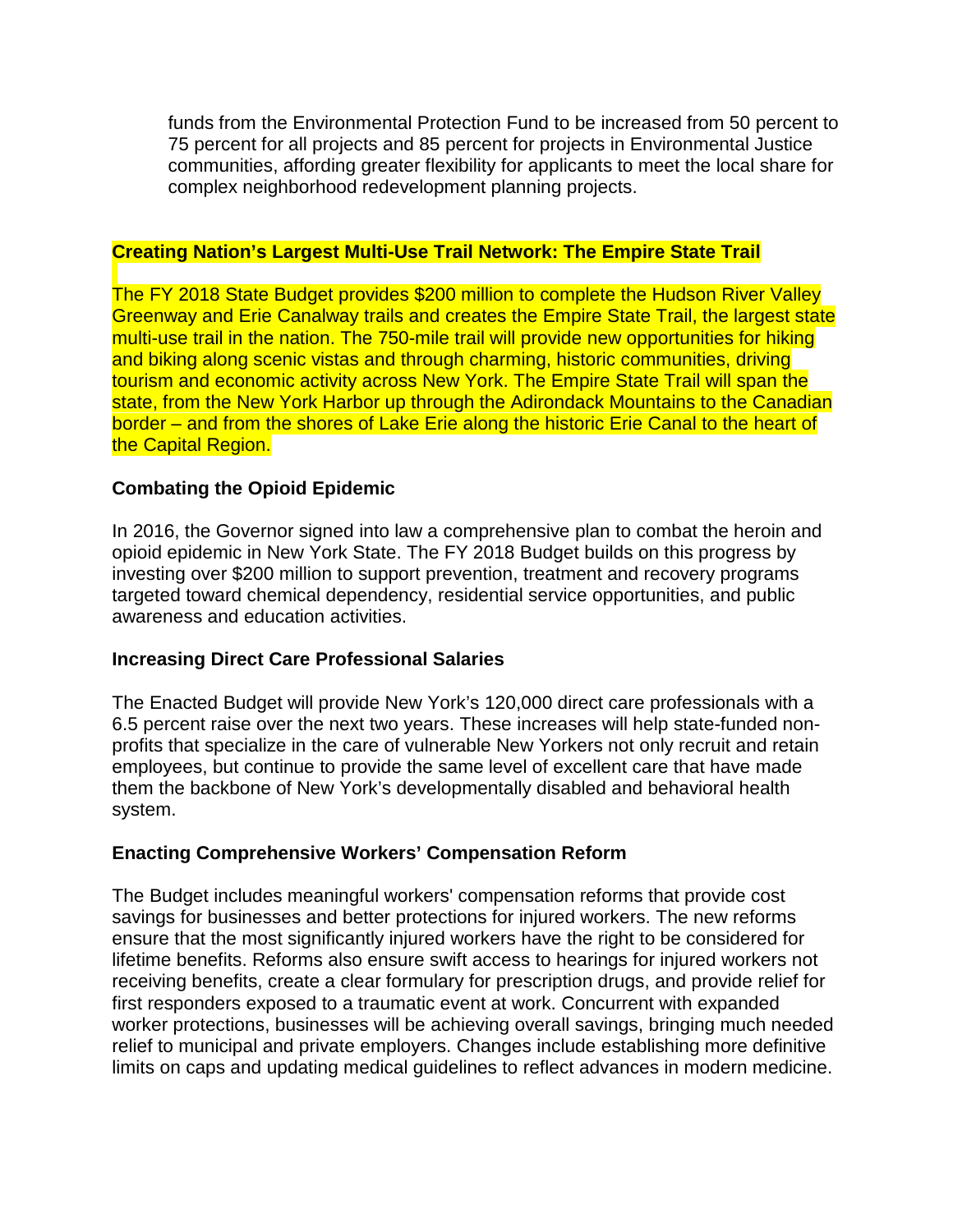# **Providing Funding for Essential Health Care Providers**

The Budget provides \$500 million in additional capital support for essential health care providers, including a minimum of \$75 million directed to community-based providers, to support capital projects and other initiatives that facilitate health care transformation. Included in this amount is \$50 million that is directed to Montefiore Medical Center to expand the availability of affordable healthcare. This investment will bring the total amount of capital support provided to health care providers for transformation efforts to \$3.3 billion over 4 years.

## **Creating New Independent Inspector General of New York for Transportation**

The Budget includes measures to establish a new Office of Inspector General of New York for Transportation that would be responsible for investigating and prosecuting any criminal and unethical actions as it pertains to senior level officers and employees of transportation entities. A Transportation entity is defined as a public entity located within a city of a population of one million or more involved in the transportation of persons, goods or other items within or to and from the state where at least one individual involved at a senior level in operations, financing or management of such entity is appointed by the Governor. In addition to investigatory and prosecutorial powers, this new Inspector General may refer any findings to another investigatory or prosecutorial body, as well as prepare and release public reports related to its findings.

## **Reprivatizing the New York Racing Association**

The Budget re-establishes a privately controlled board of directors for NYRA, a culmination of the Governor's multi-year effort to ensure horse racing in New York is competently managed, accountable, and transparent. The new board will have 17 members: the CEO, eight executive committee members, and two individuals each appointed by the Governor, the Senate and the Assembly. Breeders and horsemen each will have a member. The proposal also increases oversight by enhancing the powers of the Franchise Oversight Board, which will help safeguard the accomplishments of transitional board.

## **Driving Economic Growth and Revitalizing New York's Infrastructure**

The 2018 Budget continues to deliver on the Governor's historic commitment to revitalize New York State's infrastructure, and in partnership with public authorities, and local and federal governments, the state is investing \$100 billion in transformative projects across New York.

• **Downtown Revitalization Initiative Round II:** The FY 2018 State Budget includes \$100 million for Round II of the successful Downtown Revitalization Initiative. The Initiative was created last year to support transformative housing, economic development, transportation, and community projects to attract and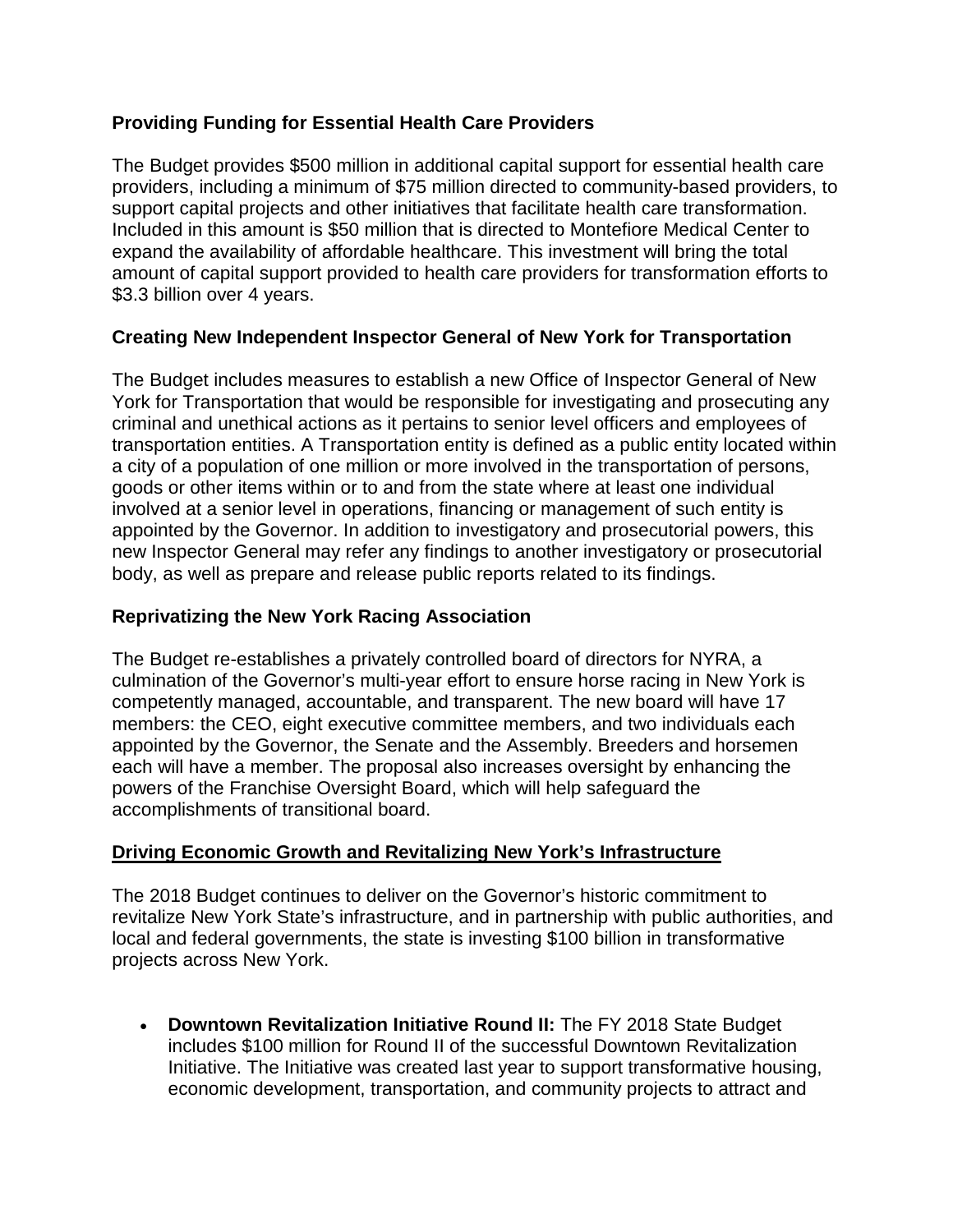retain residents, visitors, and businesses to downtowns. The first round awarded \$100 million last year to ten communities that are currently experiencing population loss or economic decline to develop revitalization plans for their downtown area, developed in collaboration with policy and planning experts.

- **Life Sciences Investment:** The FY 2018 Budget invests \$620 million to grow a new, world-class life science research cluster in New York and expand the state's ability to commercialize research and grow the economy.
- **Regional Economic Development Councils:** Since 2011 the REDCs have awarded nearly \$4.6 billion in state funding to over 5,200 projects through a competitive process to spur job creation based on regional priorities. Projects receiving funding through the REDC initiative are expected to create and retain 210,000 jobs in New York. The Budget includes \$750 million in core capital and tax-credit funding that will be combined with a wide range of existing agency programs for REDC Round VII.
- **New York Welcome Centers:** Modeled after the successful Long Island Welcome Center, the state will establish welcome centers – one in each region of the state – that feature an array of experiences including Taste NY, Path Through History, I ❤ New York and State Parks that highlight each region's tourism assets.
- **JFK Transformation:** The FY 2018 State Budget invests \$564 million to reconfigure the Grand Central/Van Wyck interchange and the Van Wyck itself, saving motorists a combined travel time of 7.4 million hours annually going to and from JFK. The transformation of this vital artery is an essential component of the Port Authority's JFK Master Plan, which is reimaging JFK International Airport for the next century of growth and provides the impetus for private sector investment, driving the total investment potential as high as \$10 billion.
- **Bruckner-Sheridan Interchange Reconstruction:** The FY 2018 State Budget transforms the South Bronx by investing \$700 million toward the \$1.8 billion plan to realize the long-sought reconstruction of the Bruckner-Sheridan Interchange.
- **Moynihan Train Hall at the New Penn-Farley Complex:** The FY 2018 State Budget commits \$700 million to advance Governor Cuomo's sweeping plans to transform the historic James A. Farley Post Office into a world-class transportation hub. The Moynihan Train Hall will have more space than Grand Central's main concourse, housing both Amtrak and LIRR ticketing and waiting areas, along with state-of-the-art security features and a modern, digital passenger experience. The train hall will also feature 112,000 square feet of retail space and over 500,000 square feet of office space and connect to the new MTA LIRR Concourse connecting Penn Station to Moynihan Train Hall. The Budget makes a multi-year commitment totaling \$700 million to support this development.
- **Kosciuszko Bridge Replacement:** The FY 2018 State Budget invests \$270 million to construct the Kosciuszko Bridge Phase II, which is a new westbound (Brooklyn-bound) main span. The State is replacing the 77-year-old bridge with two new state-of-the-art bridges, one Queens-bound and one Brooklyn-bound.
- **\$1.4 Billion for Vital Brooklyn:** The Budget advances the \$1.4 billion Vital Brooklyn initiative. Under the Governor's plan, the State is targeting and investing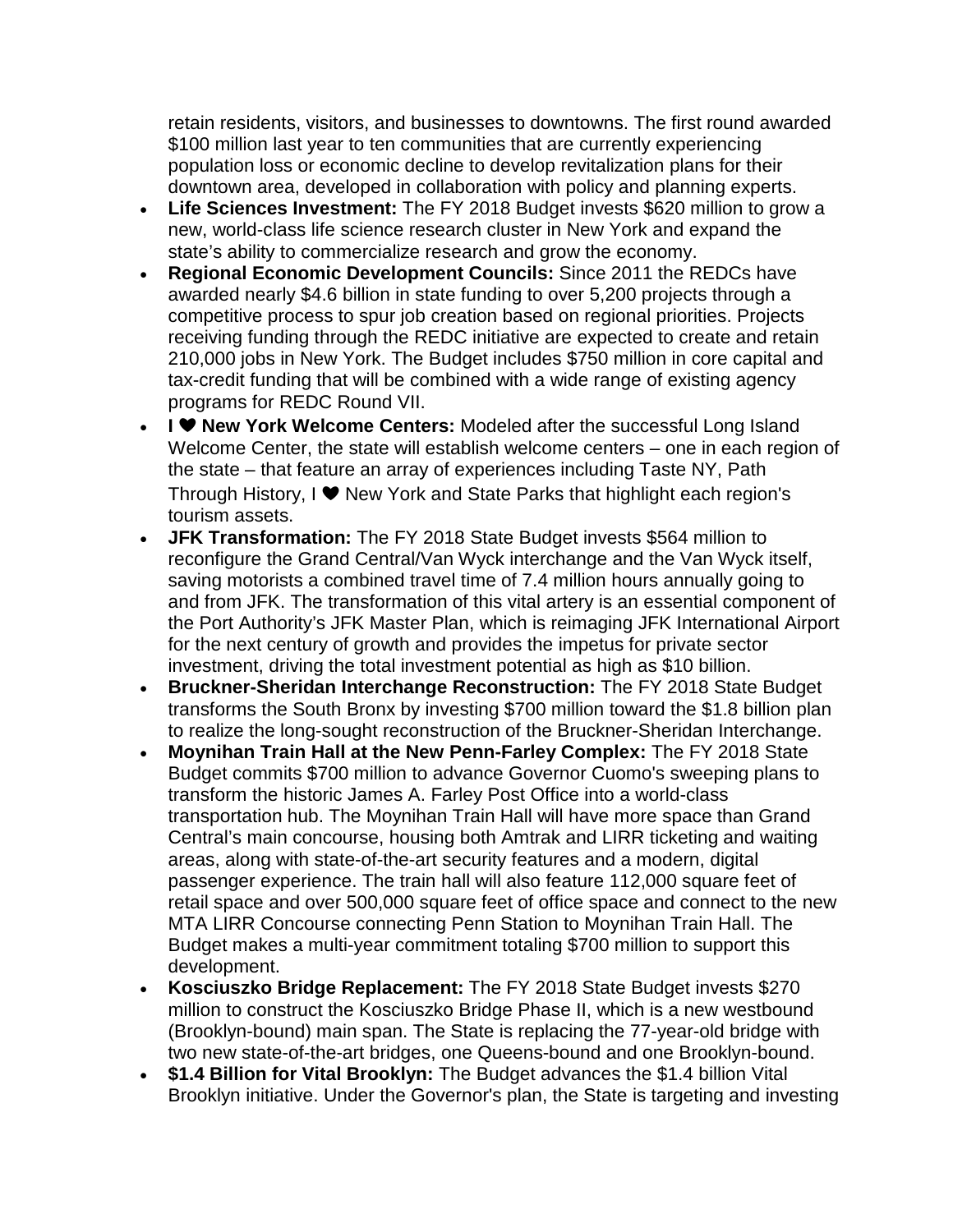in eight integrated areas, establishing a national paradigm for addressing chronic disparities, like systemic violence and entrenched poverty in high-need communities. The comprehensive plan includes a focus on increasing access to open spaces and healthy food and create a stronger, more sustainable Central Brooklyn by prioritizing strategic investments in resiliency and affordable housing, as well as job creation, youth development, and community violence prevention.

- **Buffalo Billion Phase II:** The Budget allocates \$500 million for the Buffalo Billion Phase II, building on the success of the past six years of development with a focus on revitalization and smart growth efforts, improvements to workforce development and job training, growing advanced manufacturing, tourism and life sciences, and connecting communities to foster growth through rail expansion.
- **State Fair Modernization:** The Budget also provides \$70 million in capital funding to continue modernizing the State Fair, which saw record attendance levels in 2016. Phase Two includes \$50 million to continue building the *new* New York State Fairgrounds and \$20 million to construct a new on-ramp to I-690 West and other improvements to the State Fairgrounds' Orange parking lot.
- **Town of Woodbury Transit and Economic Development Hub:** The Budget supports the acceleration of the \$150 million reconstruction project to build the Town of Woodbury Transit and Economic Development Hub. The project, which will create nearly 600 jobs, will overhaul a highly congested corridor that feeds the Woodbury Common Premium Outlets, a regional economic engine.
- **Eliminate the Cap on Industrial Hemp:** The FY 2018 State Budget eliminates the cap on New York's burgeoning industrial hemp industry, authorizing farmers to research, grow and process hemp as an agricultural commodity. To accelerate the industry's growth, the state will host the first-ever Industrial Hemp Summit in the Southern Tier – bringing manufacturers, farmers, researchers and other stakeholders together to identify challenges and opportunities to grow the industry and boost the agricultural economy throughout the state.
- **Photonics Venture Challenge in Rochester:** New York State will establish a \$10 million, multi-year Photonics Venture Challenge in Rochester. This business competition aims to support start-up companies that commercialize these rapidly developing technologies through a business accelerator program. It includes a top award of \$1 million to the most promising start-up company. There are currently no accelerator programs in the world with a photonics focus and the Rochester region is uniquely positioned to build a nationally recognized program.
- **\$120 million to Strengthen the LIRR:** An investment of \$80 million will be made to enhance 16 Long Island Rail Road stations. These improvements will optimize system connectivity and enhance the overall passenger experience. The Budget also includes \$20 million to develop a direct LIRR connection to MacArthur Airport. Additionally, the Budget includes \$20 million to build a stop on the LIRR Ronkonkoma Branch at the center of Long Island's innovation corridor at Brookhaven National Laboratory.
- **Extreme Weather Hardening of the Nassau Expressway:** The Budget includes an additional \$130 million in new transportation funding to accelerate the reconstruction and elevation of a segment of the Nassau Expressway (Route 878) in Nassau County. The planned work will mitigate flooding and improve